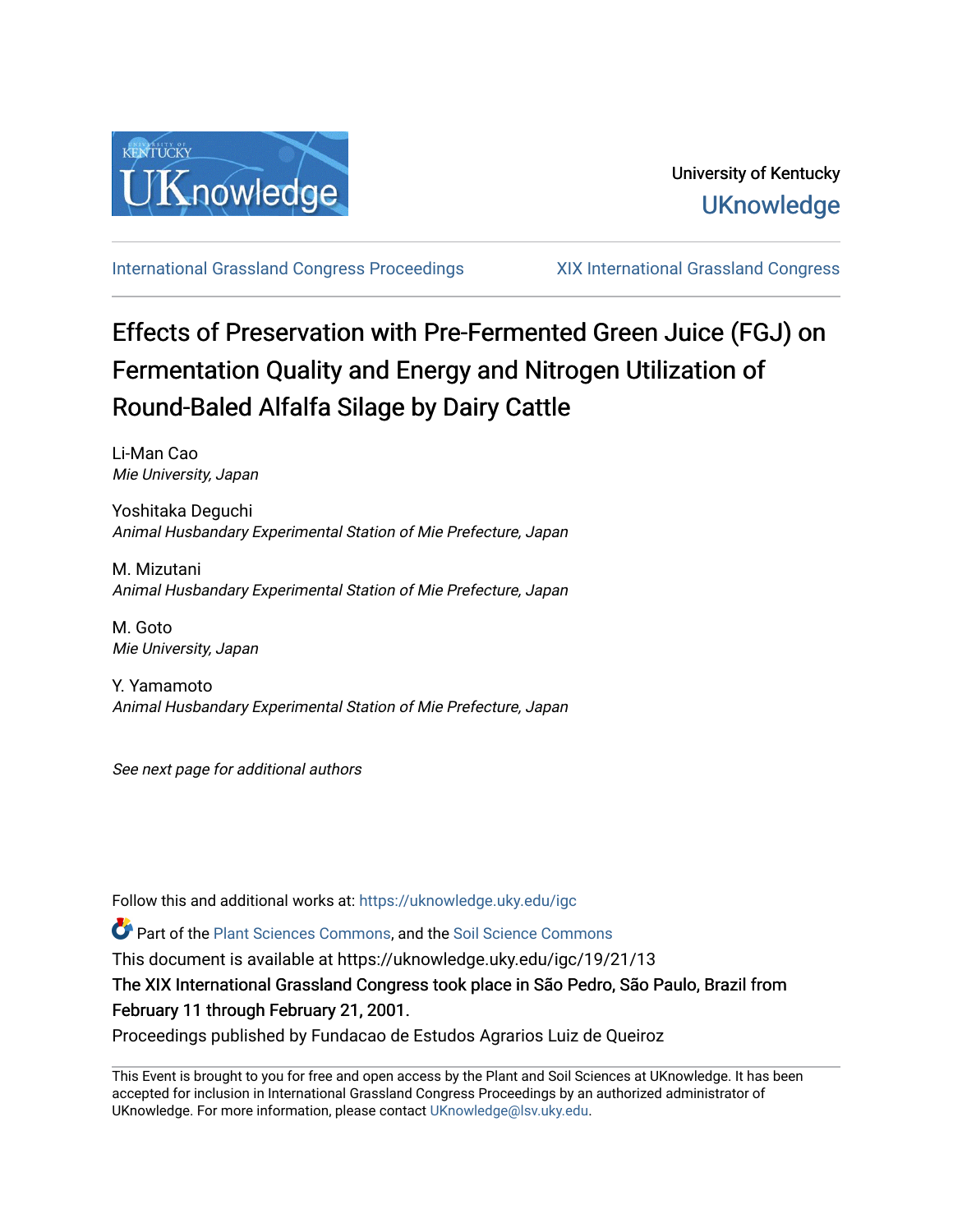### Presenter Information

Li-Man Cao, Yoshitaka Deguchi, M. Mizutani, M. Goto, Y. Yamamoto, S. Urakawa, Y. Yamada, M. Matsui, T. Masuko, and Yasuhiro Kawamoto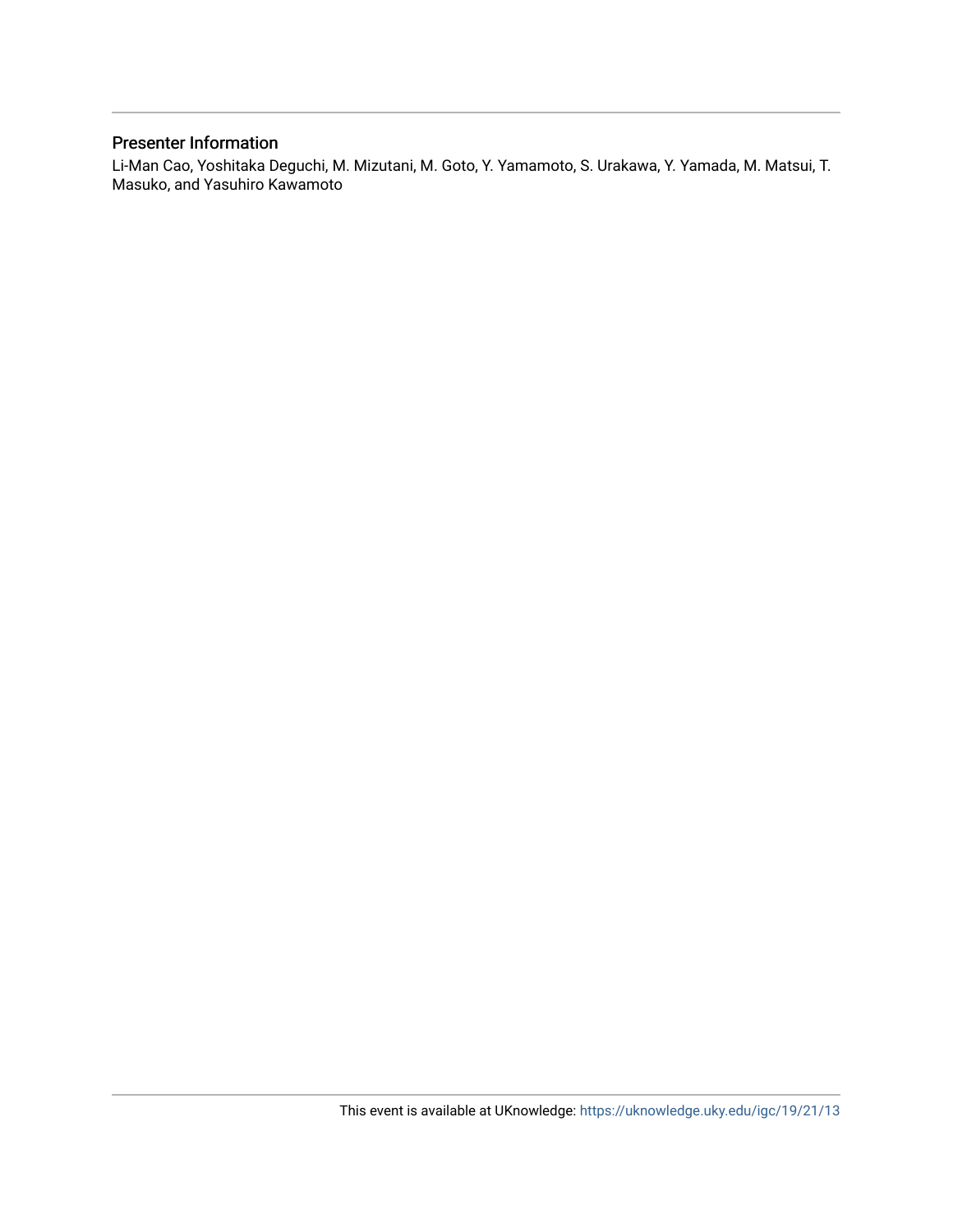## **EFFECTS OF PRESERVATION WITH PRE-FERMENTED GREEN JUICE (FGJ) ON FERMENTATION QUALITY AND ENERGY AND NITROGEN UTILIZATION OF ROUND-BALED ALFALFA SILAGE BY DAIRY CATTLE**

Li-Man Cao<sup>1</sup>, Y. Deguchi<sup>2</sup>, M. Mizutani<sup>2</sup>, M.Goto<sup>1</sup>, Y. Yamamoto<sup>2</sup>, S. Urakawa<sup>2</sup>, Y.Yamada<sup>2</sup>, M. Matsui $^2$ , T.Masuko $^3$  and Y. Kawamoto $^4$ 

<sup>1</sup> Facuty of Sustainable Resources Science, Mie University, Tsu 514-8507, Japan

<sup>2</sup> Animal Husbandary Experimental Station of Mie Prefecture, Ureshino-cho 513, Japan

<sup>3</sup> Faculty of Bioindustry, Tokyo University of Agriculture, Hokkaido 099-2493, Japan

<sup>4</sup> Faculty of Agriculture, University of Ryukyus, Okinawa 903-0129 Japan

#### **Abstract**

This study was conducted to examine the effects of pre-fermented green juice (FGJ) of epiphytic lactic acid bacteria (LAB) on the fermentation quality and animal performance of round-baled alfalfa silage (*Medicago stativa* L., *cv. Dupuits*). Ensiling treatments of wilting and FGJ additives (WFGJ) and direct-cut and FGJ additives (DFGJ) improved the fermentation quality of alfalfa silage more than that of wilting (W). Enhanced fermentation in the WFGJ and DFGJ silage was also associated with the increases of energy and nitrogen utilization of the silage by dry Holstein dairy cattle, as fed on diets formulated with alfalfa silage, oat hay, and oat grains.

**Keywords**: Bacterial growth, digestibility, epiphytic lactic acid bacteria, pre-fermented inoculant, silage additives, nitrogen retention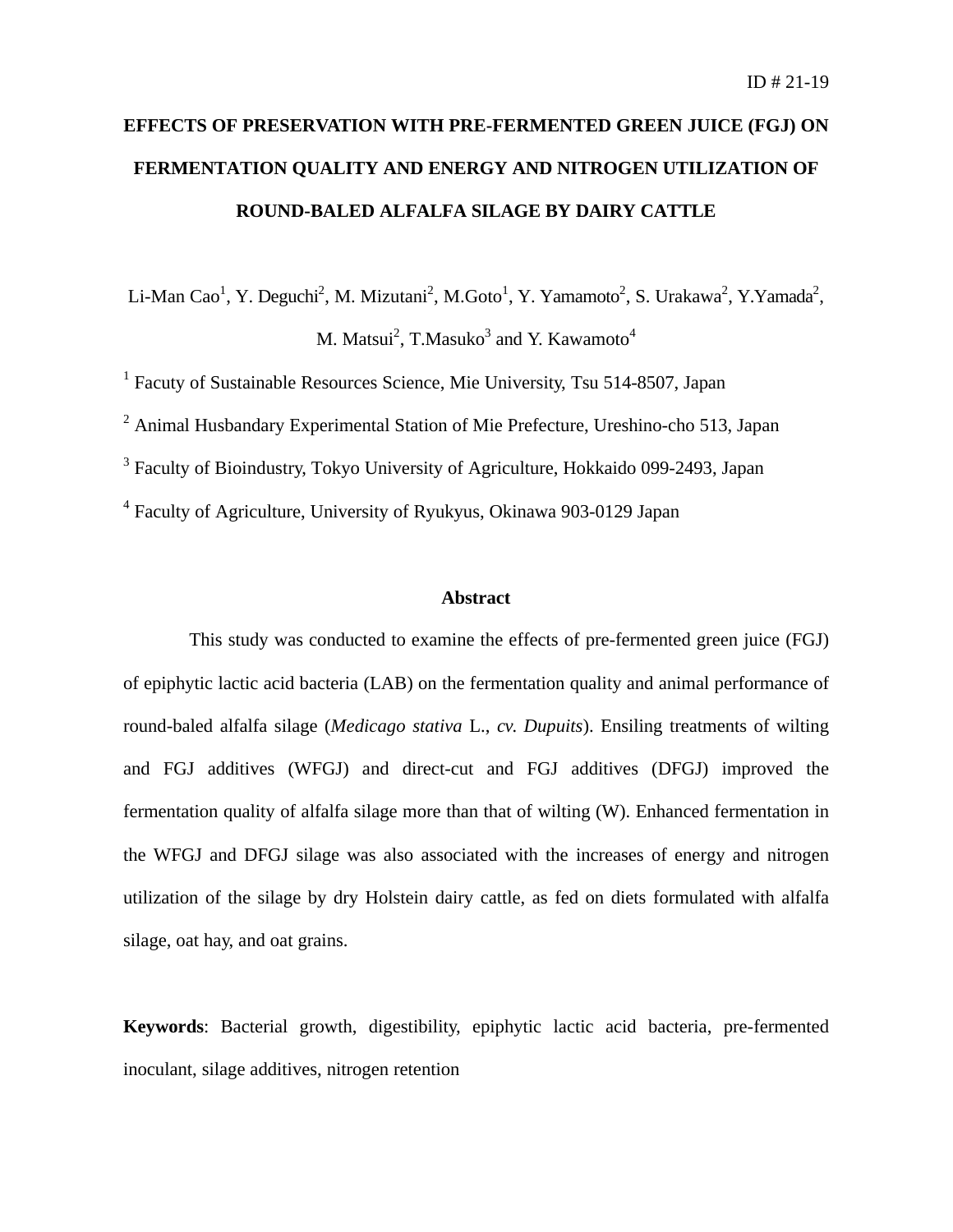#### **Introduction**

Alfalfa silage, a nutritious forage with high quantities of proteins and minerals, fail to be preserved well on wet and warm weather in Japan. Commercial inocula of lactic acid bacteria have been proposed to improve the fermentation quality of alfalfa silage. The better fermentation in the silage compared to that of the wilting and commercial inocula was obtained by FGJ additives, which can be simply prepared by farmers (Ohshima et al., 1997). The purpose of this study was to examine whether the enhancement of silage fermentation in alfalfa silage by FGJ additives can alter the digestibility of feed components and nitrogen retention by dairy cattle fed on diets of the W, WFGJ, or DFGJ silage, oat hay, and oat grains.

#### **Material and Methods**

Alfalfa was harvested at the early flowering stage in middle May, ensiled with treatments of W, WFGJ, and DFGJ in a round-bale and wrapped to an size of 1 m diameter and 270 kg weight. The FGJ additives was prepared according to the method of Ohshima et al. (1997) and added at a level of 0.1% (v/w) by an auto-sprayer attached to round-baler machine. The viable count of epiphytic LAB in alfalfa tested was  $3x10^5$  CFU  $g^{-1}$  of fresh weight, and that of the FGJ additives was increased to  $3x10^{10}$  CFU ml<sup>-1</sup>. Five replications were made and kept outside for 70 days before opened.

Twenty-seven samples of alfalfa silage were taken by each of outer, middle, and inner points of upper, middle, and lower layers in three directions of the round-bale. The pH value and ammonia-N concentration in extracts of the silage were determined as described by Ohshima et al. (1997). The concentrations and compositions of volatile fatty acids (VFA) were determined according to a HPLC method (Goto et al., 1993).

A feeding trial of the diets of W, WFGJ, and DFGJ silage was carried out in a threetreatment design, using two dry Holstein dairy cattle (averaged weight: 780 kg), which were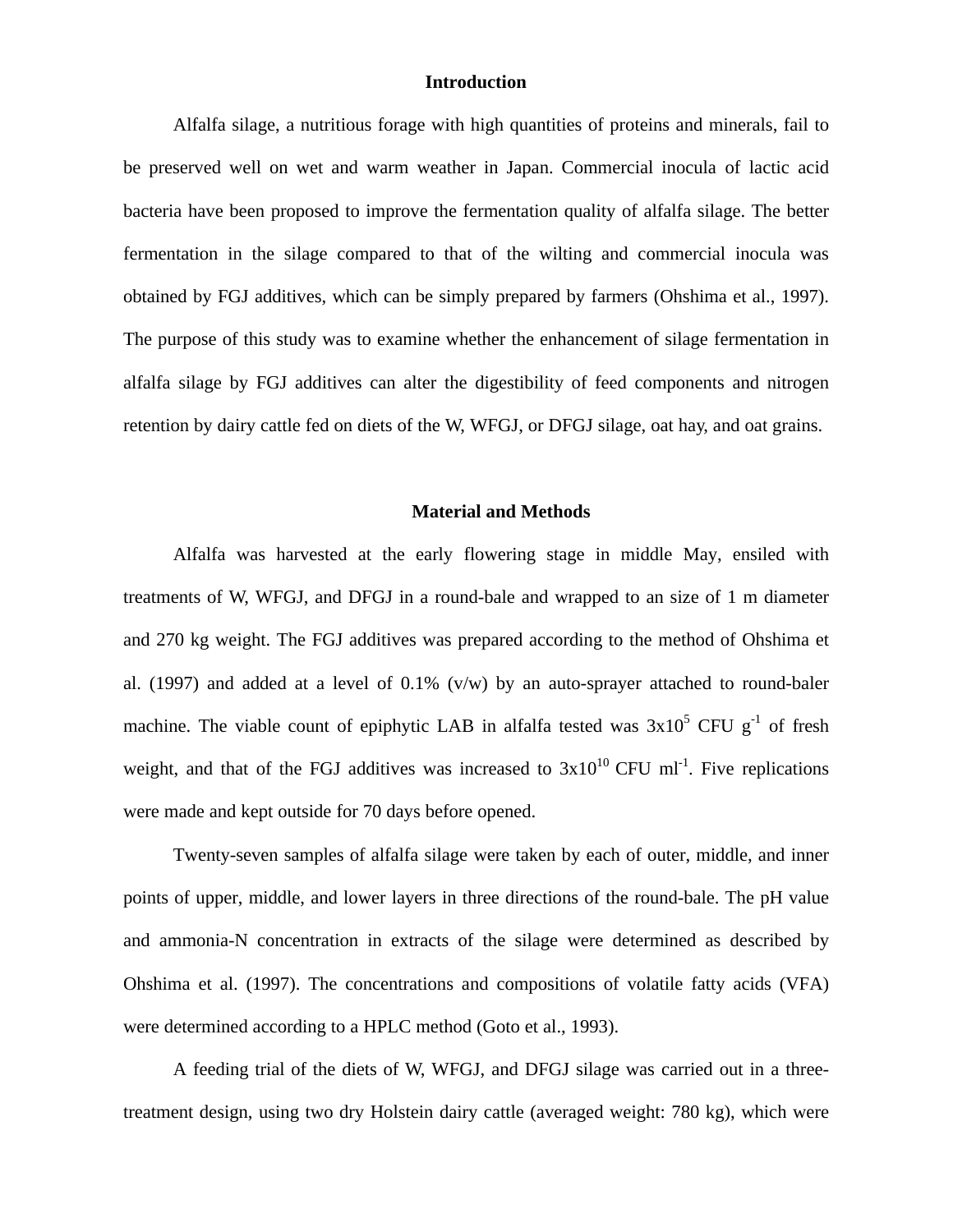fistulated with a rumen cannulae and maintained in metabolism crates during the experiment. Animals were constantly fed at a level of nutrient requirement for the maintenance on the diet, TDN content of which was 62% of DM basis and was contributed by 50% alfalfa silage, 30% oat hay, and 20% oat grains. Experimental period consisted of 10 days for adaptation and 6 days for measurement, and all feces and urine were collected during the measuring period.

Samples of alfalfa and feces were analyzed to determine the *in vivo* digestibility of feed components and TDN content in the silage, and the urine was to determine the excretion of allantoin (Young and Conway, 1942) and amount of nitrogen retention in animals. The *in situ* DM degradability of the W, WFGJ, and DFGJ alfalfa silage in the rumen was also measured under each of the three diet condition, by suspending ground samples in a 50-ìm pore size nylon bag for 48 h. Rumen fluid collected was used to determine the pH value, ammonia-N and VFA concentrations, and viable counts of rumen microorganisms (bacteria, protozoa, fungal zoo spore).

Results obtained were analyzed with the F-test (Steel and Torrie, 1980).

#### **Results and Discussion**

Fermentation of the silage was considerably improved by FGJ additives, irrespective of direct-cut or wilting (Table 1). The WFGJ and DFGJ alfalfa silage had the significantly (P<0.05) lower pH value, higher total VFA concentration, and higher composition of lactic acid but the lower of butyric acid than the W alfalfa silage. The ratio of ammonia-N to the total nitrogen content was significantly  $(P<0.05)$  lower with the WFGJ and DFGJ silage than the other one. The significantly  $(P<0.05)$  higher content of NSC were also found in the WFGJ and DFGJ alfalfa silage, while no significant differences were with major cell wall components such as NDF and ADF.

The *in situ* DM degradability of alfalfa silage varied depending upon treatments and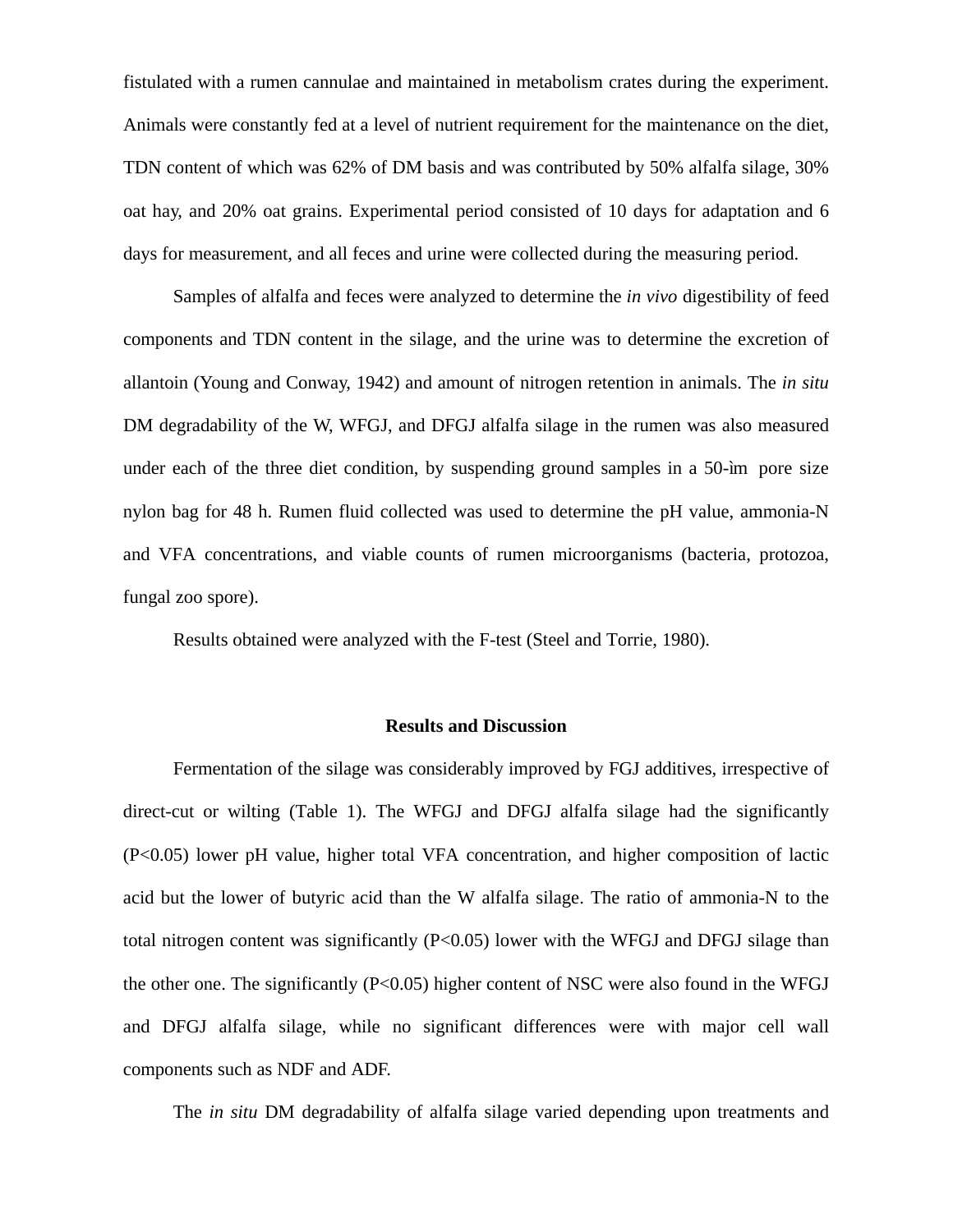diets (Table 2). Within the same diet, the WFGJ and DFGJ alfalfa silage had significantly (P<0.05) higher *in situ* DM degradability than the other one. This may be partially due to the higher NSC content and possible weakened cell wall structure, which was attributed to the cell wall hydrolysis with VFA produced during silage fermentation. In comparison of diets, the *in situ* DM degradability of all thee silage was significantly (P<0.05) higher in the W diet than in the WFGJ and DFGJ diets. This fact would suggest the higher digestion activity in the rumen of dairy cattle fed on the W diet, in agreement with its higher number of fungal zoospore compared to those of the WFGJ and DFGJ diets. The FGJ additives consequently significantly (P<0.05) improved the *in vivo* DM digestibility and TDN content of alfalfa silage.

Urinary excretion of allantoin has been proposed as a non-invasive index for absorbed microbial proteins (Mayes et al., 1995). The FGJ additives had a significantly (P<0.05) higher urinary excretion of allantoin, showing enhanced bacterial growth in the rumen of dairy cattle fed on the WFGJ and DFGJ diets. This was reflected in a significantly (P<0.05) higher amount and rate of nitrogen retention in the WFGJ and DFGJ diets compared to that of the other one, because the urinary excretion of nitrogen tended to be lower in the WFGJ and DFGJ diets than the W diet.

In conclusion, it was suggested in this study that the FGJ additives of epiphytic LAB can considerably improve the fermentation quality in alfalfa silage and the utilization of energy and nitrogen sources by dairy cattle.

#### **References**

**Goto, M., Yokoe Y., Takabe K., Nishikawa S. and Morita O.** (1993). Effects of gaseous ammonia on chemical and structural features of cell walls in spring barley straw. Anim. Feed Sci. Technol. **40**: 207-221.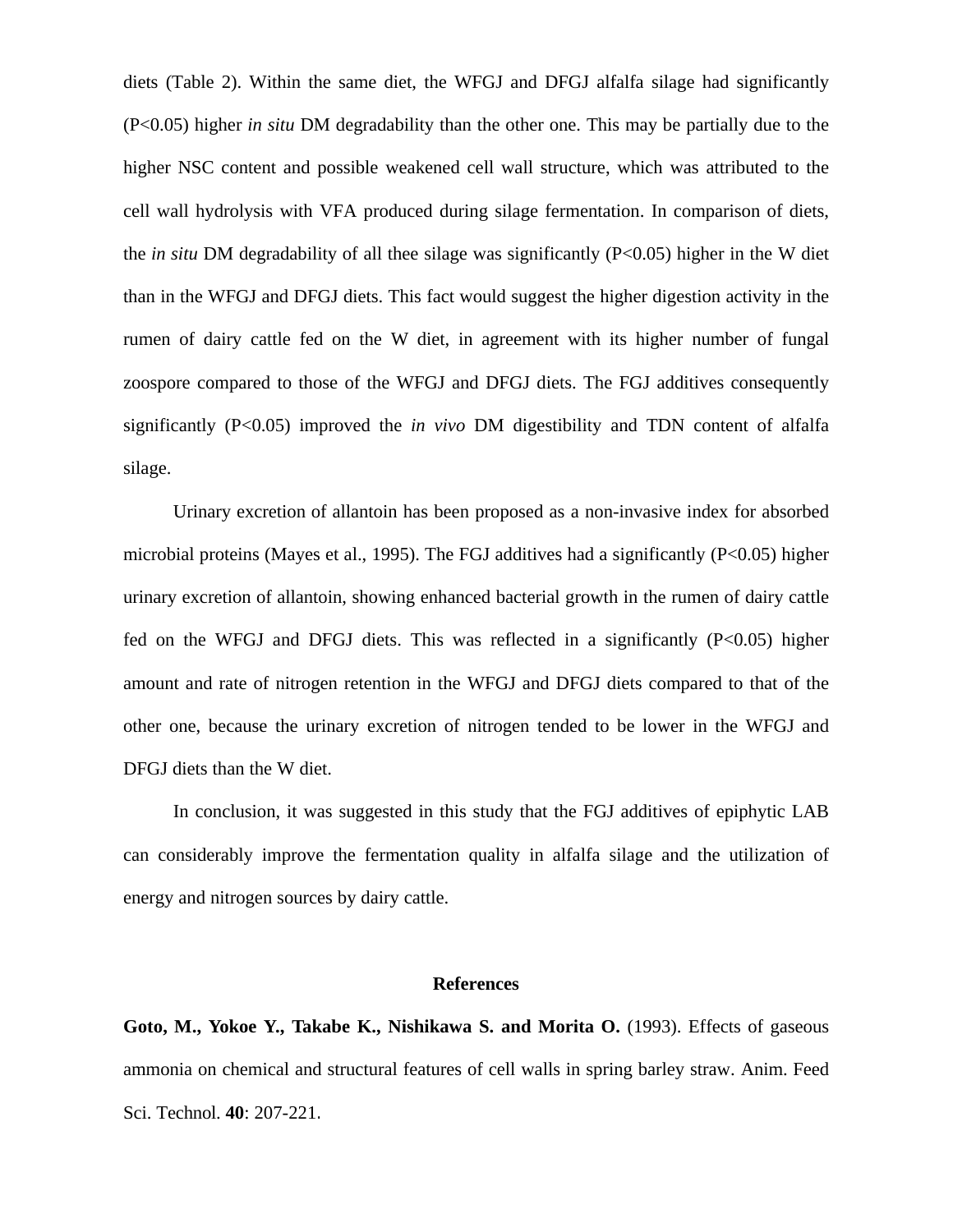**Mayes, R.W., Dove H., Chen X.B. and Guada J.A.** (1995). Advances in the use of faecal and urinary markers for measuring diet composition, herbage intake and nutrient utilization in herbivores. In: Recent Developments in the Nutrition of Herbivores. (Journet M., Grenet E., Farce M-H, Theriez M. and Demarquilly C. eds.) pp 381-406.

**Ohshima, M., Kimura E. and Yokota H.** (1997). A method of making good quality silage from direct cut alfalfa by spraying previously fermented juice. Anim. Feed Sci. Technol. **66**: 129-137.

**Steel, R.G.D. and Torrie J.H.** (1980). Principles and Procedures of Statistics. 2<sup>nd</sup>, McGraw-Hill Book Co., New York.

**Young, E.G. and Conway C.F.** (1942). On the estimation of allantoin by the rimini-Schryver reaction. J. Biol. Chem. **142**: 839-853.

| Item                         | Treatment         |                   |                |
|------------------------------|-------------------|-------------------|----------------|
|                              | W                 | <b>WFGJ</b>       | <b>DFGJ</b>    |
| Moisture %                   | $66.5^a$          | 65.7 <sup>a</sup> | $76.6^{b}$     |
| pH                           | 5.66 <sup>a</sup> | $4.63^{\circ}$    | $5.04^{b}$     |
| VFA composition (mol %)      |                   |                   |                |
| Lactic acid                  | $50.6^a$          | $78.0^\circ$      | $57.5^{\rm b}$ |
| Butyric acid                 | $34.5^{\circ}$    | $3.8^\circ$       | $17.1^{\rm b}$ |
| Total VFA (mmol $g^{-1}FW$ ) | $0.23^{\rm a}$    | $0.40^\circ$      | $0.34^{b}$     |
| $NH_4-N$ / T-N               | $22.4^{\rm a}$    | $17.0^{b}$        | $14.5^\circ$   |
| Chemical composition (%, DM) |                   |                   |                |
| <b>NSC</b>                   | $22.4^{\rm a}$    | $25.2^{b}$        | $25.8^{b}$     |
| <b>NDF</b>                   | $48.4^{\text{a}}$ | 46.0 <sup>a</sup> | $46.1^a$       |
| <b>ADF</b>                   | 39.7 <sup>a</sup> | 40.6 <sup>a</sup> | $37.4^{\rm a}$ |

**Table 1 -** Effects of wilting and FGJ additives on the fermentation quality and feed composition of alfalfa silage

1) W, wilting; WFGJ, wilting + FGJ additives; DFGJ, direct-cut + FGJ additives.

2) Means with different superscripts in the same row are significantly different at P<0.05.